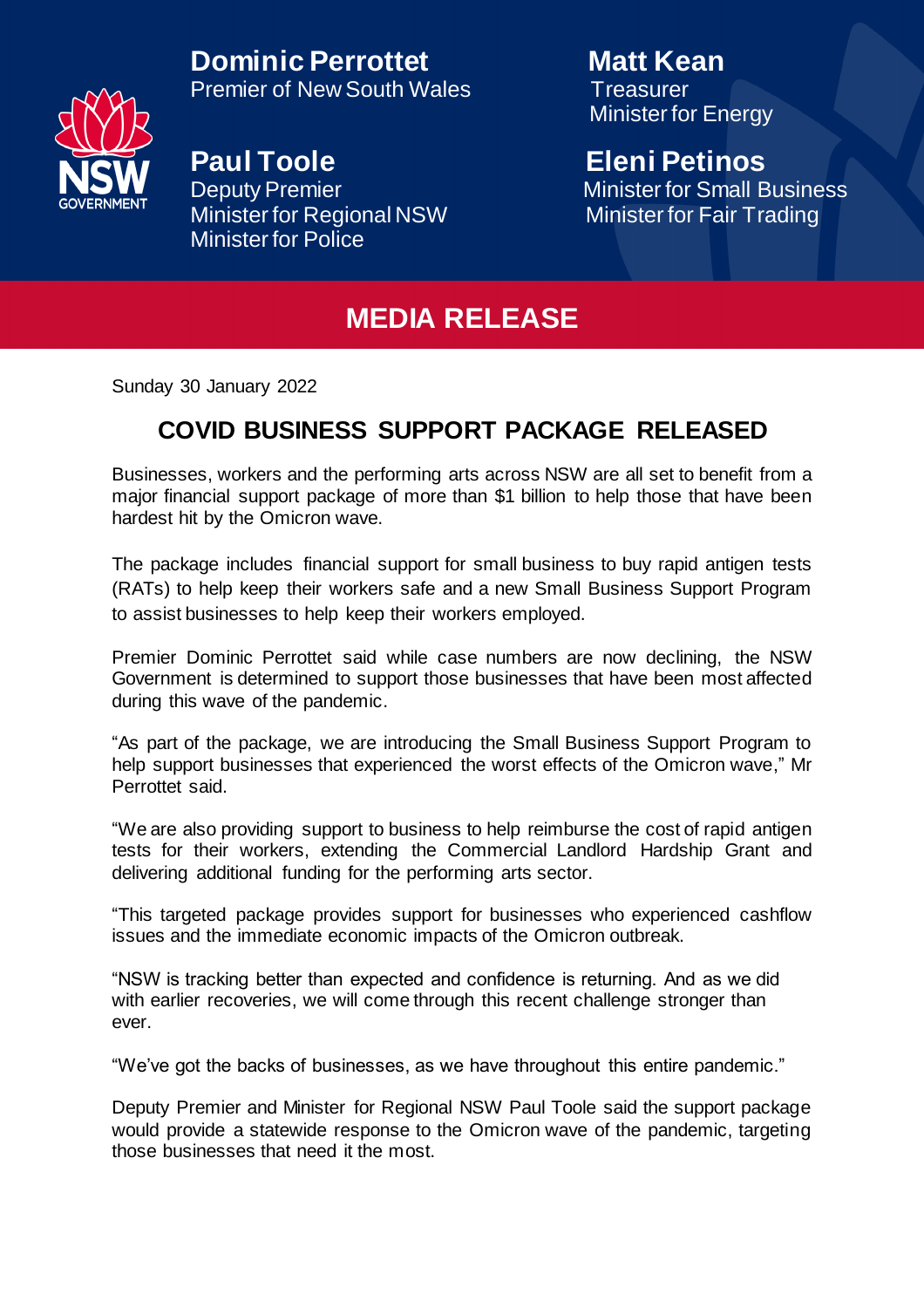"Our regions have felt the impacts of Omicron, and it's critical we give them a helping hand to recover and get local economies humming again," Mr Toole said.

"This package shows that the NSW Government continues to have the back of residents and businesses in the bush with practical measures to ensure they keep their workers safe and businesses open."

Treasurer Matt Kean said we know some businesses in NSW have faced challenges and it is vital we get them the support they need to stay afloat and keep their workers in jobs.

"As we continue to protect the health and safety of our community, we have to ensure our economy is resilient and our businesses are supported so they bounce back from this most recent phase of the pandemic," Mr Kean said.

"The Small Business Support Program helps those [businesses with annual turnover](https://www.ato.gov.au/business/small-business-entity-concessions/eligibility/aggregation/) of between \$75,000 and \$50 million with a decline in turnover of at least 40 per cent by providing a payment covering up to 20 per cent of their weekly payroll.

"By ensuring businesses keep their doors open and their employees paid, we are confident our economy will bounce back strongly as it did last year."

Small Business Minister Eleni Petinos said the program was important to ensure small businesses have the resources and cash flow they need to survive this outbreak and bounce back.

"We know that the over 800,000 small businesses in NSW are the lifeblood of local communities and that many of these businesses experienced challenges due to the Omicron wave of the pandemic," Ms Petinos said.

"This package will help relieve some of the costs of small business including keeping workers safe, assist with cash flow and support small businesses to continue trading."

The Small Business Support Program provides eligible businesses a lump sum payment of 20 per cent of weekly payroll with a minimum payment of \$500 per week and a maximum payment of \$5,000 per week.

In addition, the existing Small Business Fees, Charges and RAT Rebate will be increased by 50% from the current \$2,000 limit to \$3,000 and employing businesses will be able to use the rebate to obtain RATs. This will support worker availability by helping reduce costs to small businesses and enabling healthy staff who have been exposed to COVID-19, but test negative, to return to work.

For more information please visit [nsw.gov.au.](https://www.nsw.gov.au/)

**MEDIA: Guy Podmore | Premier | 0409 934 127 Alexandra Bernhardt | Deputy Premier | 0448 203 742 Anthony Brewster | Treasurer | 0400 461 345 Cassandra Lawry | Minister Petinos | 0419 684 446**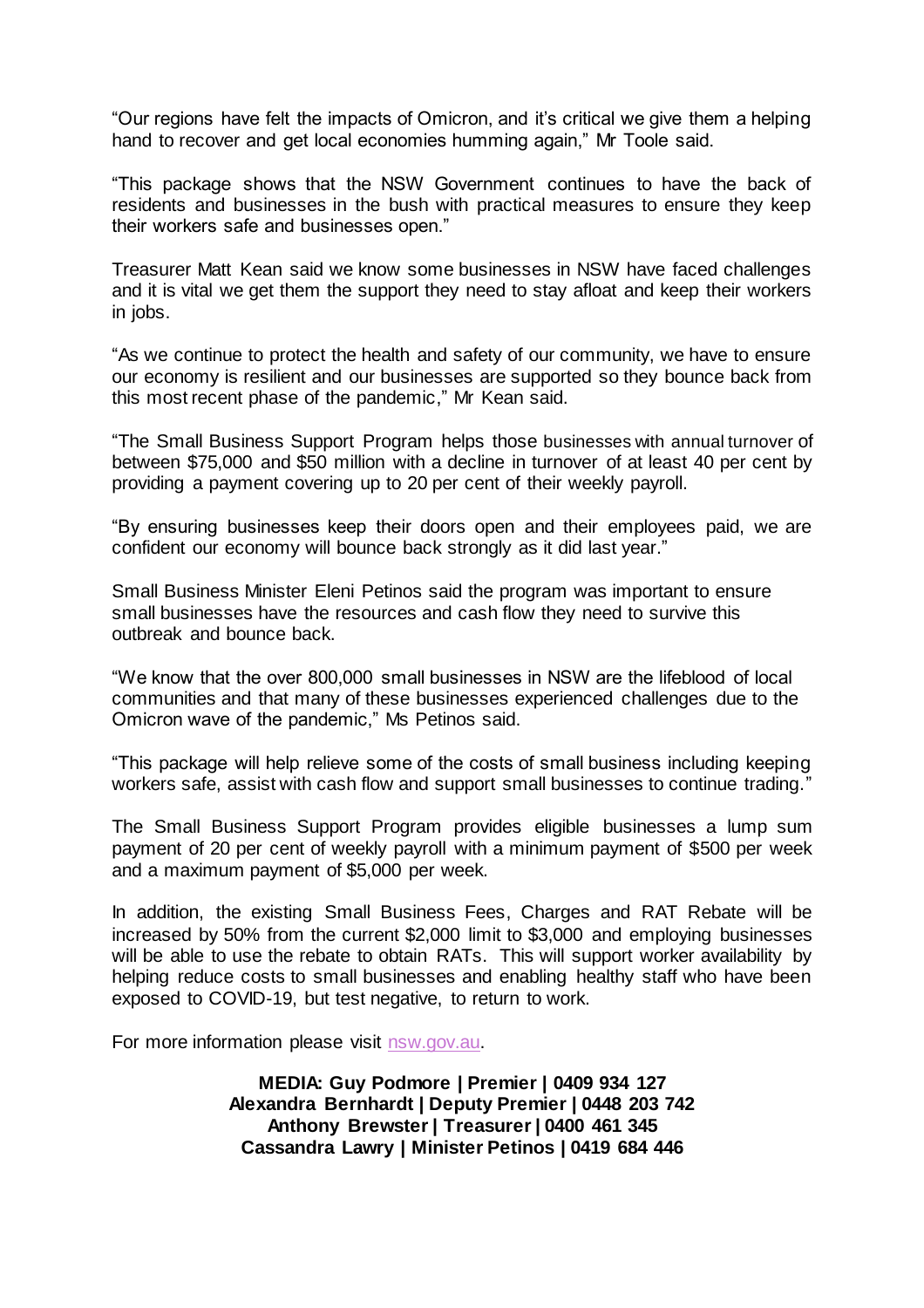### **KEY FACTS**

#### **Small Business Support Program**

- Includes support for eligble businesses that**:**
	- o had an [aggregated annual turnover](https://www.ato.gov.au/business/small-business-entity-concessions/eligibility/aggregation/) of between \$75,000 and \$50 million (inclusive) for the year ended 30 June 2021; and
	- o experienced a decline in turnover of 40 per cent or more due to Public Health Orders or the impacts of the Omicron COVID-19 strain during the month of January 2022, compared to January 2021 or January 2020; and
	- o experienced a decline in turnover of 40 per cent or more due to the impacts of the Omicron COVID-19 strain from 1-14 February 2022, compared to the same fortnight in February in the comparison year used for the above criterion; and
	- o maintain their employee headcount from the date of the announcement of the scheme.
- Eligible businesses will receive 20 per cent of weekly payroll as a lump sum for the month of February, with a minimum payment of \$750 per week and a maximum payment of \$5,000 per week. Non-employing businesses will receive \$500 per week (paid as a lump sum of \$2,000).
- The 2022 Small Business Support Program is for the month of February. Businesses will be able to apply through Service NSW from mid-February.

#### **Small Business Fees, Charges and RAT Rebate**

- o The rebate has been increased from \$2,000 to \$3,000. In addition, eligible employing small businesses will be able to use the rebate to cover half the cost of Rapid Antigen Tests (RATs).
- o The funds can be used not only to offset the cost of RATs, but also other Government fees and charges such as food authority licences, liquor licences, tradesperson licences, event fees, outdoor seating fees, council rates and road user tolls for business use.
- o Already registered businesses will receive an automatic top up of \$1,000 and newly registering businesses will receive a rebate of \$3,000.

#### **Commercial Landlord Hardship Grant**

- o The protections under the *Retail and Other Commercial Leases (COVID-19) Regulation 2021* (the Regulation) for small retail and commercial tenants will be extended for an additional two months, until 13 March 2022.
- o Grants of up to \$3,000 per month (GST inclusive), per property, are available for eligible landlords who have provided rental relief waivers to affected tenants. Rent relief waived must comprise at least half of any rental reduction provided.